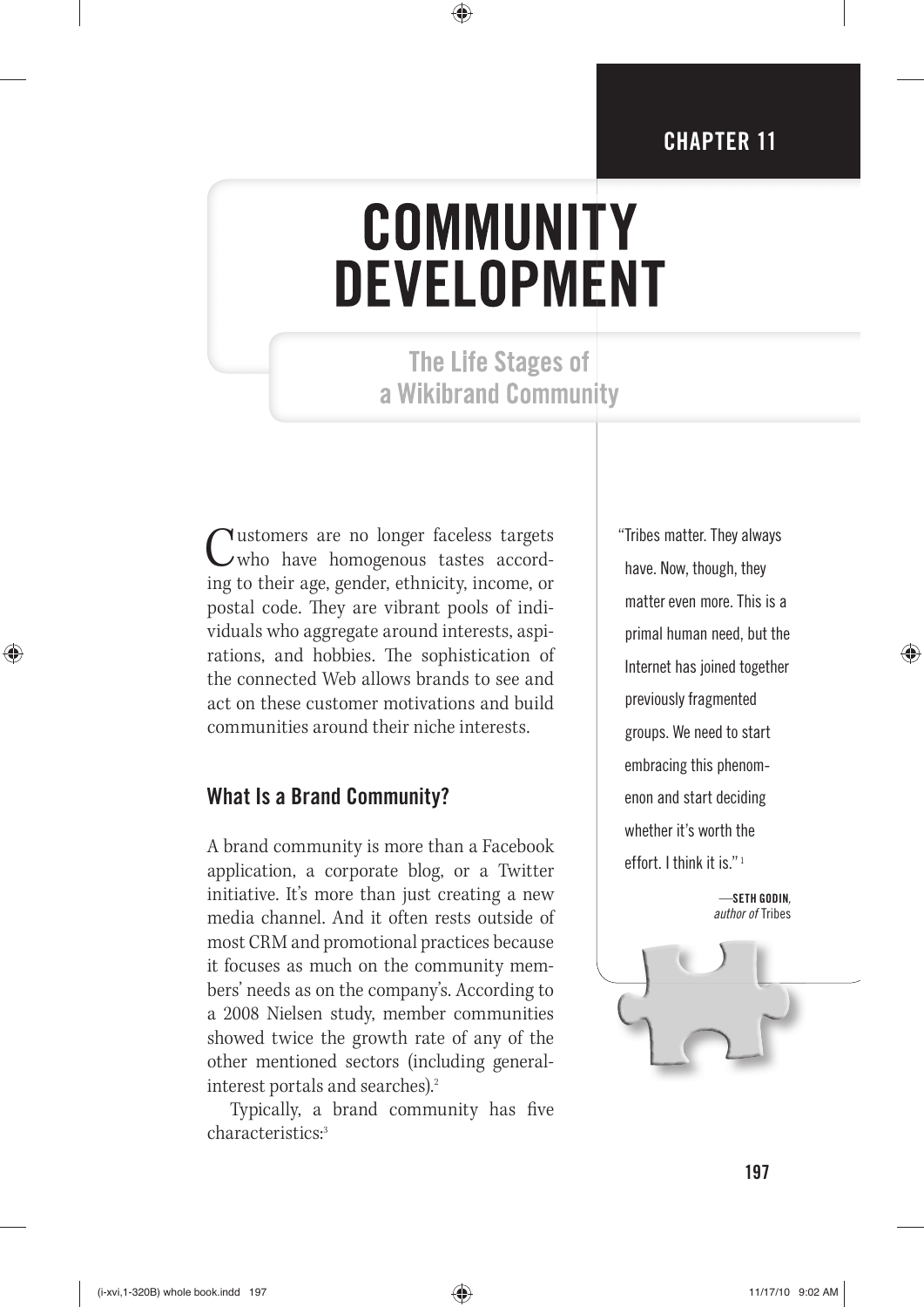- $\triangleright$  It revolves around a shared interest in a company, product, or brand.
- $\triangleright$  It connects companies or brands with customers, Influencers, or other community members.
- $\triangleright$  It connects members with each other.
- $\triangleright$  It connects companies and members with nonmembers and prospective members.
- $\triangleright$  It upholds rituals and traditions that involve public greetings to recognize fellow brand/community lovers.

 Most communities are built to support top-line revenue and communication objectives by leveraging the passion and commitment of their members. François Gossieaux, Partner at Beeline Labs, says the main reason that brands build communities is to help generate word of mouth.<sup>4</sup> Some of these communities engage in immersive brand evangelism strategies or overt call-to-action referral programs; others are less explicit in stoking the lead-generation grapevine, instead providing ways for members to build buzz for the community.

 A Deloitte study of one hundred brand-sponsored online communities showed that most of them fail to achieve their business performance goals. In addition, only 25 percent achieved a membership of a thousand or more.<sup>5</sup> The study pointed to a number of reasons for such disappointing results:

- $\triangleright$  Putting the needs of the brand ahead of those of the audience it's trying to attract
- $\triangleright$  Being overly interested in technology at the expense of the community's social infrastructure
- $\triangleright$  Having understaffed and underskilled custodianship of the community
- $\triangleright$  Focusing on metrics that are unconnected to objectives
- $\triangleright$  Devoting too small a portion of the brand's marketing budget to the community

 Does this mean that you should give up entirely on building wikibrands because there is such a slim chance of success? No. It does, however, mean the people, culture, funds, and strategies that many companies have put in place to support these efforts have been woefully ineffective. And this is a result of not planning for success.

 A well-developed brand community is a better tool for brand advocacy than conventional promotion efforts, because community members feel a high degree of affiliation with the brand and the community: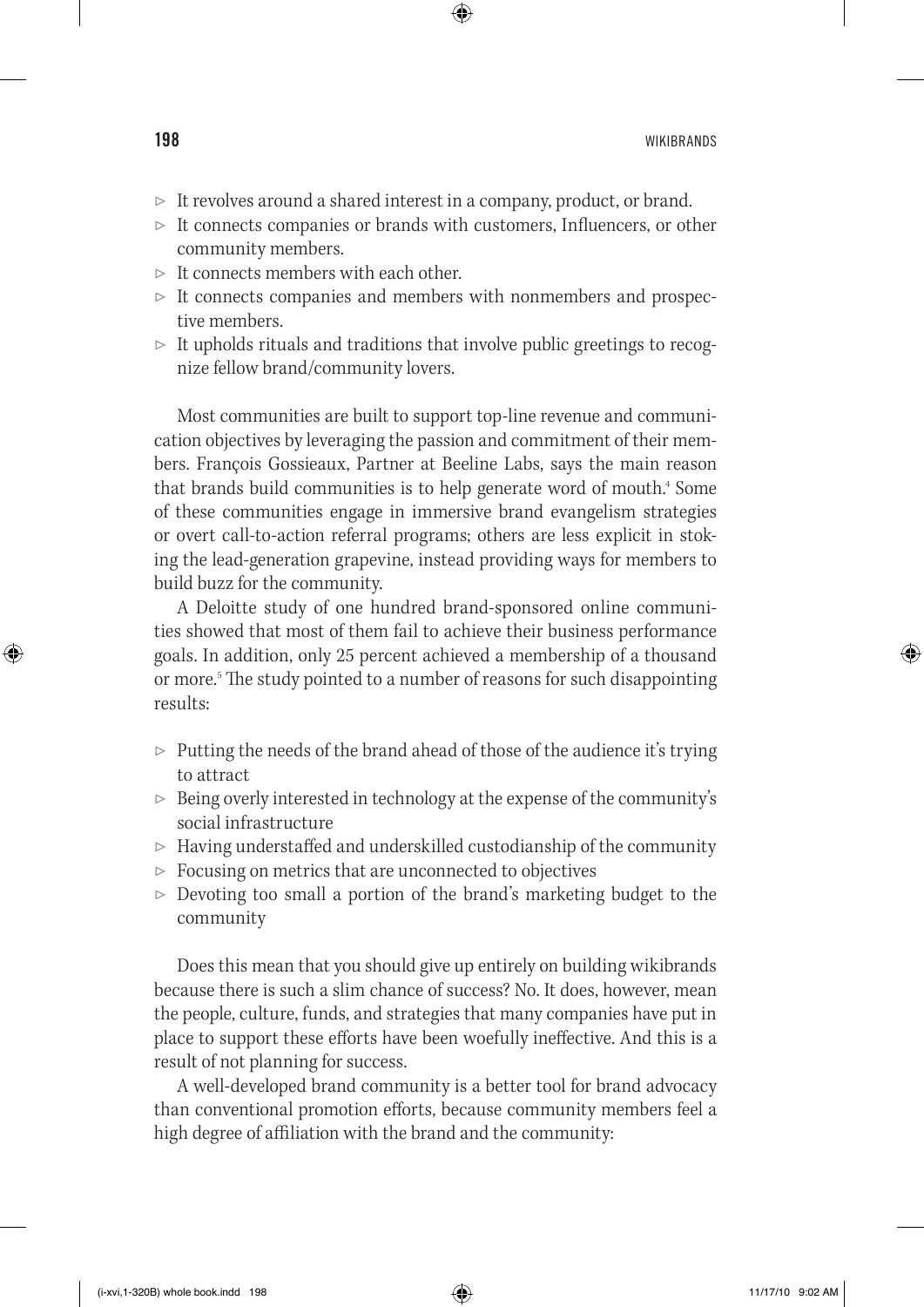- $\triangleright$  Community members are 82 percent more likely to recommend the company to others.<sup>6</sup>
- $\triangleright$  Fifty-six percent of online community members log in at least once a day.7
- $\triangleright$  Community members are three times more likely to trust their peers' opinions over advertising when making purchase decisions.<sup>8</sup>
- $\triangleright$  Customers report good experiences with community forums more than twice as often as they do with calls or e-mail.<sup>9</sup>

 Sean O'Driscoll, owner of Seattle-based Ant's Eye View and former general manager for Microsoft's communities, characterizes three types of communities by the level of discussion that takes place: 10

- ▷ 911—Emergency questions: Something is broken. The community exists to solve problems and troubleshoot.
- ▷ **411—Education questions and discussion:** Community members come to learn from each other.
- ▷ **511—Advanced user discussion:** Community members explore, share, and evangelize about the product.

A community can evolve from 911 to 511, but generally, it needs to fulfill the first two levels before it can reach the third (see Figure 11.1).



FIGURE 11.1 THE HIERARCHY OF DISCUSSION LEVELS WITHIN COMMUNITIES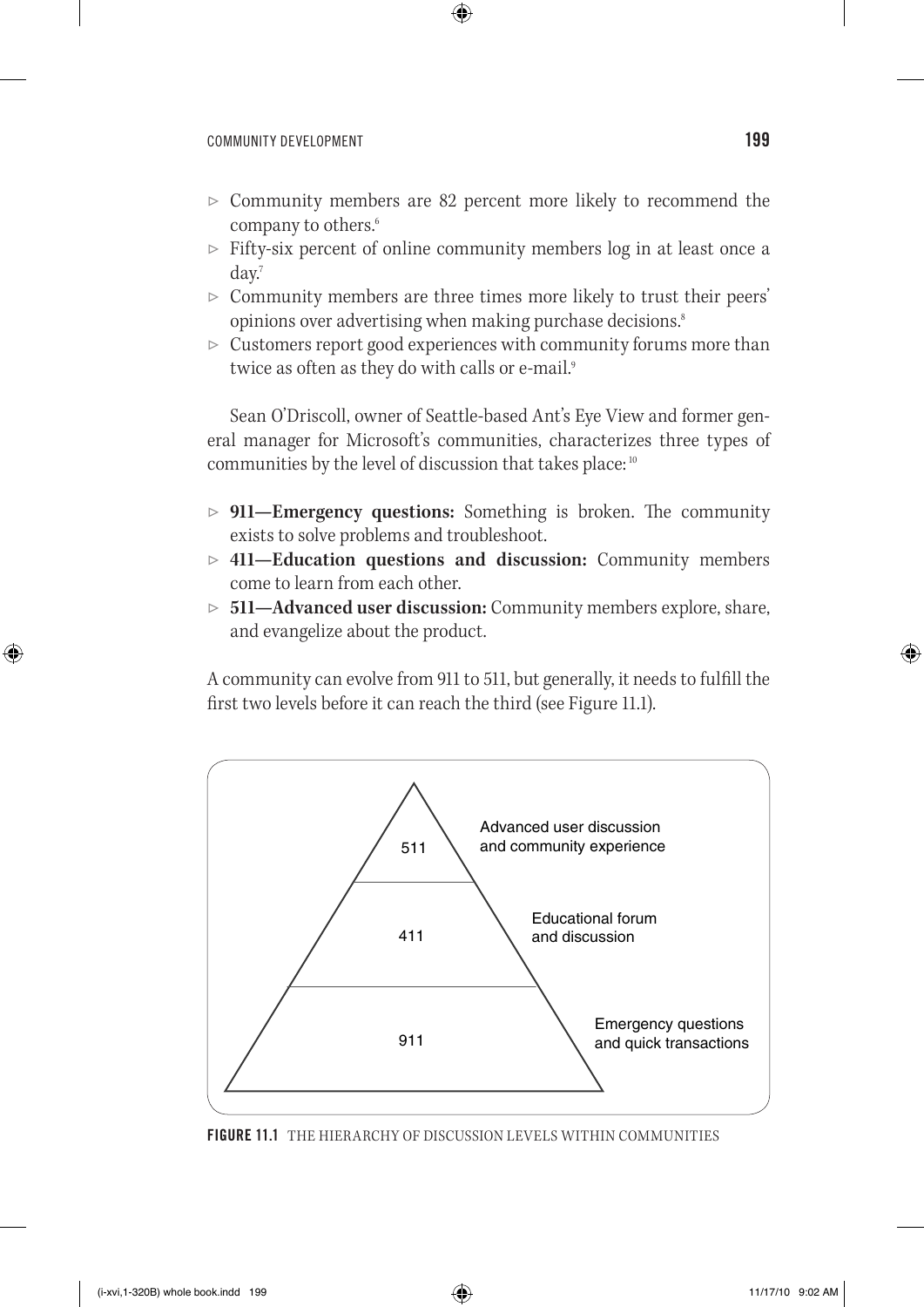The following sections describe some of the more innovative brand communities we found during our research. We'll also discuss the stages through which communities evolve:

- 1. **Conception:** The company seeds the audience and builds the goals of the community. Key factors at this stage are a consistent, motivating focus; seeding Influencer audience relationships and validation; smart user experience development; strong, simple, and social design and technology; and adoption of rules and guidelines.
- 2. **Birth:** The company ensures that content is fresh and encourages conversation from the community. Key factors at this stage are freshly produced content; publicity and expanded outreach; highlighted member contributions; social network extensions; and the availability of member incentives.
- 3. **Adolescence:** The company highlights the contributions of community members and demonstrates how its culture has changed. Key factors at this stage are milestone achievements; user-generated content; incentives and internal change materialization; a regular and expected cycle of activity; and expansion of audience.
- 4. **Adulthood:** Members of the community adopt leadership positions. The company broadens the focus of the community and begins to segment the audience. Key factors at this stage are broadened focus and community extensions; tangible evidence of company culture change; creation of tiers of membership by influence and longevity; self-governance by members; and potential expansion of target audience.

Feedback should be gathered and reviewed at regular intervals throughout a community's stages of growth. However, the full maturation of a community from conception to adulthood may take three to four years before requiring radically new functionality, technology, or expansion. When considering investment and payback from brand community efforts, a mid- to long-term commitment and payback cycle is required to optimize results.

# Lunapads

Lunapads is a Canadian company that sells feminine hygiene products with an environmental and woman-friendly bent. Its products include the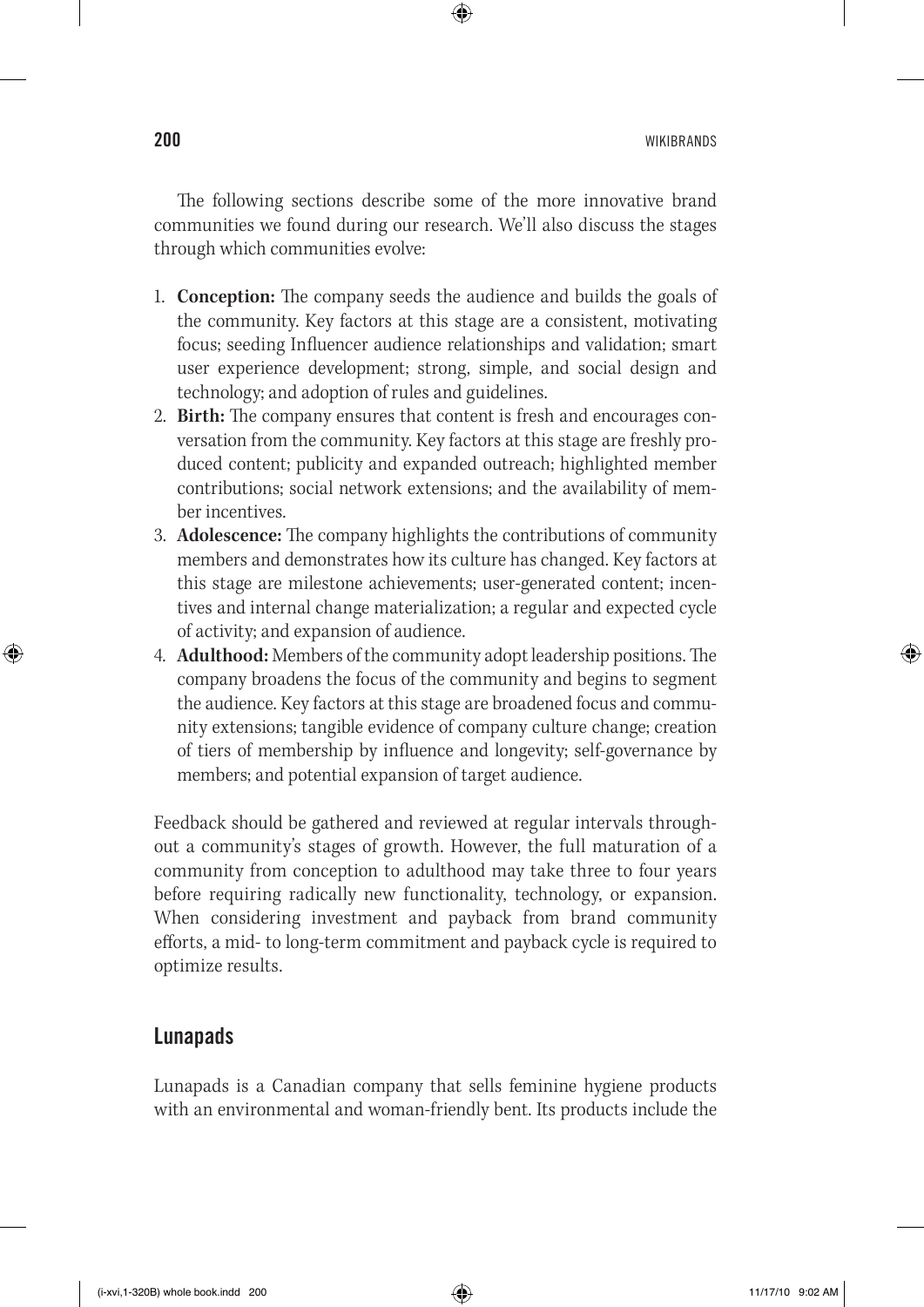DivaCup, a reusable silicon cup tampon alternative, and Lunapads, washable inserts.

 We spoke to founders Suzanne Siemens and Madeleine Shaw about their success (sales continue to grow at 20 percent annually). They spoke glowingly about the power of community. According to Shaw, they were initially surprised at the impact of their forays into social media.<sup>11</sup> The community is very active, and many of its members are vocal advocates of the company's goal to "help women have healthier and more positive experiences of their menstrual cycles, and by extension, their bodies overall." This comment from the Lunapads Facebook page is representative:

Between your fun patterned pads and my Diva Cup, I have greatly reduced my environmental impact and don't have to shell out \$10 every month to some mega corporation. Lunapads help me feel like a feminist-ecowarrior every month, and I freaking love them!

 Reusable menstrual products have been available for a long time, often sold through the classifieds in Birkenstock motif magazines like *Mother Jones* and *Utne Reader*. A technology-enabled community (Siemens and Shaw report that 90 percent of their sales are through the website) enables education, discussion, and advocacy. Shaw touts education as a very important aspect of their community, as many of their customers were happy to relearn how they looked at menstruation, as well as how to use, wash, and transport their new reusable supplies. They were pleased to learn from other women (rather than a faceless corporation) using online communication as a facilitator of private discussions. Some of their clients have said that they did not have a real-life confidante with whom they could discuss menstruation openly and were pleased to meet one via the website.

# Roger Smith Hotel

The very nature of social media suggests that most communication occurs electronically—and remotely. In *Grown Up Digital: How The Net Generation Is Changing the World*, Don Tapscott describes how the Net Generation views trust differently. He reports that one young interviewee said, "Of course you can do business with someone you haven't met. After all, you can fall in love with someone you've never met."<sup>12</sup> There remains, however, much to be said about meeting in person. Keith Ferrazzi, author of *Never*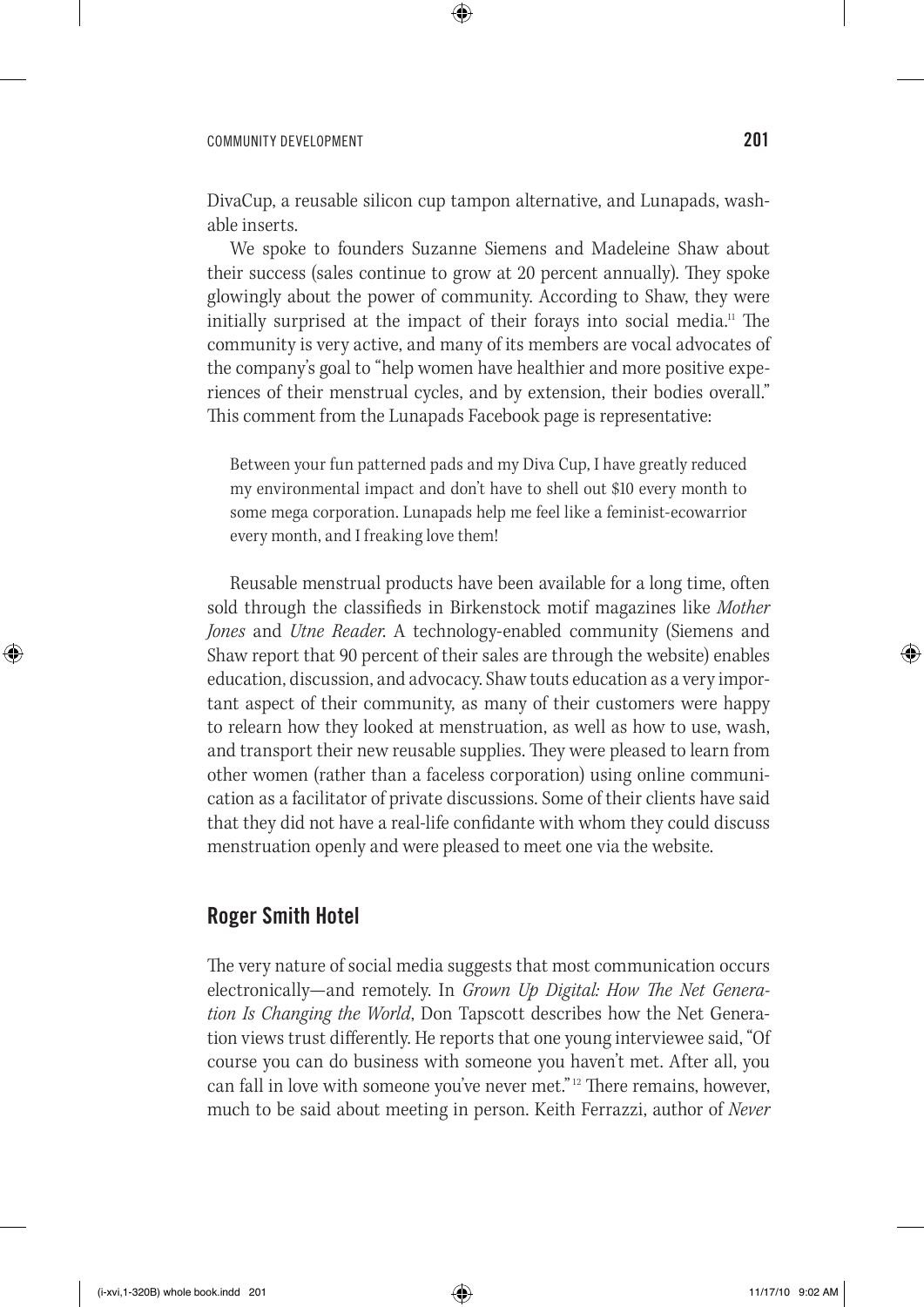*Eat Alone* and *Who's Got Your Back* advises people that the vigor of a relationship is accelerated by a "long, slow dinner." Afterward, a remote relationship can thrive.<sup>13</sup> By the way, Ferrazzi throws a wicked dinner party; we were lucky enough to be invited to one at a cool boutique hotel in Chicago. If you follow him closely (he is very active on Facebook), you can sometimes snag a last-minute invitation.

 In any case, social media enthusiasts sometimes need a real-life (as of 2002, we were officially not allowed to use "bricks-and-mortar") clubhouse. In New York City, said clubhouse is the Roger Smith Hotel (RSH). This midtown boutique became the hub for tweet-ups and unconferences, including the Social Media Club NYC, leading social media news site Mashable, and Social Change for Social Good. Social media A-listers such as Chris Brogan and Sarah Prevette of Sprouter blogged about their stays. CEO James Knowles explains, "Our connection to a community of people is based on storytelling, offline connections, and relationships built on passion."<sup>14</sup>

# 1000 Awesome Things

Neil Pasricha is one of the best bloggers in the business. 1000 Awesome Things (1000awesomethings.com) is a bright, positive light among millions of angst-fi lled rants littering the blogosphere. Monday through Friday, Pasricha blogs about an everyday phenomenon that he considers awesome, such as wearing underwear right out of the dryer, old dangerous playground equipment, or the smell of bakery air.

Zen Habits, one of the site's fans, summarizes the project nicely:

There's something riveting about 1000 Awesome Things that makes you want to keep coming back. Aside from the great humor, it reminds you of the little things in life, and how awesome they can be.<sup>15</sup>

The *Vancouver Sun* called it, "Sunny without being saccharine, it's a countdown of life's little joys that reads like a snappy Jerry Seinfeld monologue by way of Maria Von Trapp." 16

The blog is a sensation. The vibrant community receives more than forty thousand hits per day. The community members voted online to help the site win three Webby awards and provided an eager market for a bestselling book. A typical entry will generate more than fifty comments, many of them sincerely thanking Neil for being a consistently bright spot in their lives.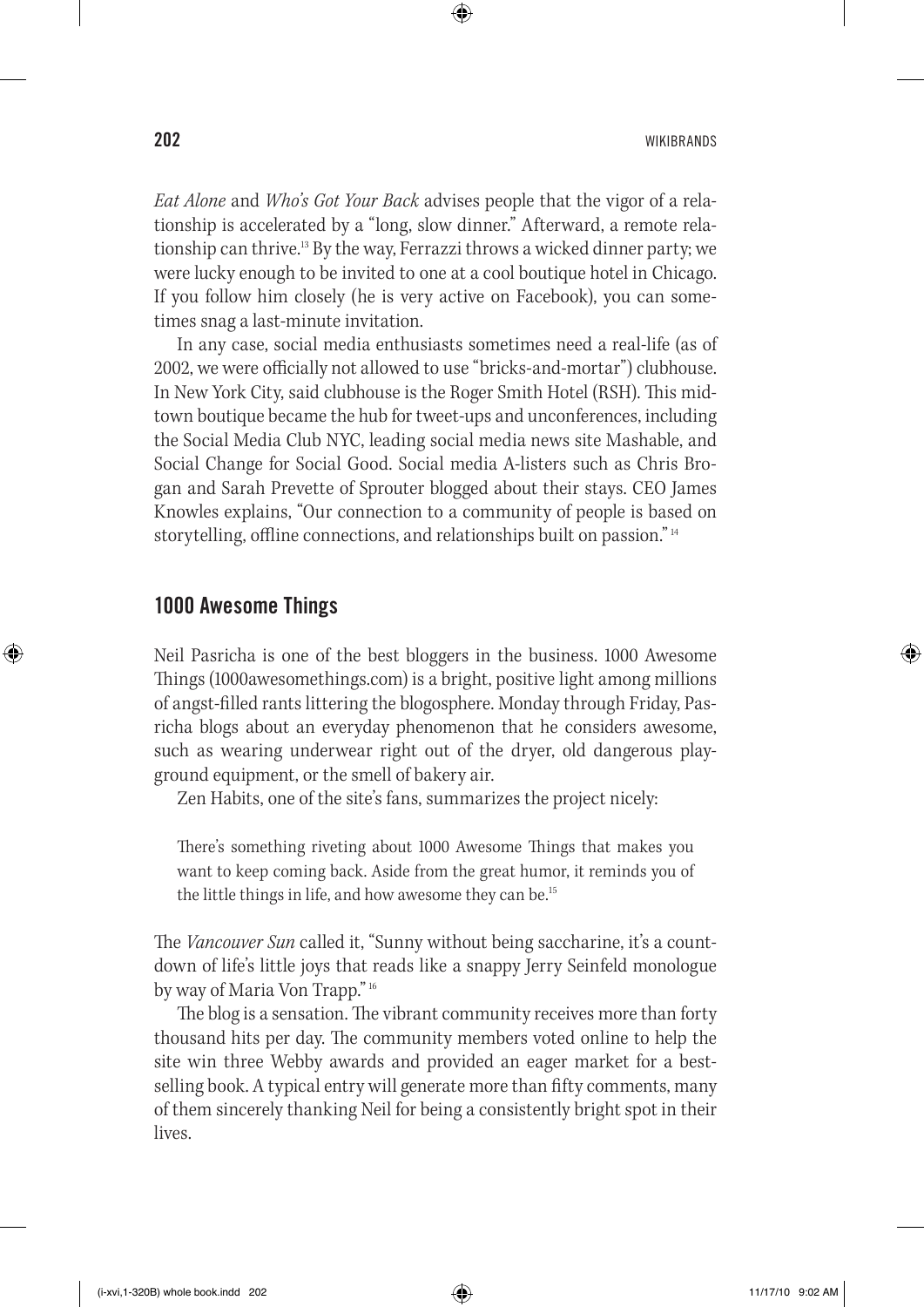# Stumpjumper Trail Crew

Specialized Bicycles is a high-end manufacturer that sponsors and services professional cyclists (including the Tour de France competitors), as well as serious hobbyists; many of its bikes retail for more than \$3,000. The company attracts bicycle aficionados as employees. In fact, we had to schedule our interview with Chris Matthews, global marketing integrations manager, around the office's noontime ride.

 Not unexpectedly, Specialized also attracts passionate bicycle fans as customers. The company leveraged this passion through the Stumpjumper Trail Crew, a group of fans who became ambassadors for the launch of a new, versatile, high-end bike, the Stumpjumper FSR. Crew members auditioned via video and were evaluated on their passion for cycling as well as their standing and influence within the cycling community. The final team included an IT professional, a professor, a bike shop owner, and Ross Powers (an Olympic Gold Medal–winning snowboarder).<sup>17</sup> Matthews explained that they were looking for a group of riders with the right mix of ride leadership, trial advocacy, and diplomacy.<sup>18</sup> Each ambassador received the use of the bike for one year and the option to buy it at dealer cost minus discounts earned through ambassador activities such as writing blog entries or posting videos featuring the Stumpjumper.

## Squad 6

Teams in the National Basketball Association compete not only with other teams but also with any number of events from ballet to boxing for entertainment dollars in major cities. Disposable income for basketball tickets could be spent on other sports events, concerts, or even a nifty home theater system. Professional sports teams serve more than just those who attend games in person. Pat Gillick, while general manager of the Toronto Blue Jays, said that he had a duty to all fans, even those who just read the box scores or listened to games on the radio. The passion of sports fans naturally lends itself to community development like online clubs and detailed statistical analysis (volunteer sabermetricians who diligently record and calculate baseball statistics have actually altered long-standing baseball strategic wisdom).<sup>19</sup> Through fantasy sports leagues, fans can become more closely involved with the game. Some of the most active celebrities on Twitter are sports figures, among them Shaquille O'Neal (@the\_real\_shaq has almost three million followers).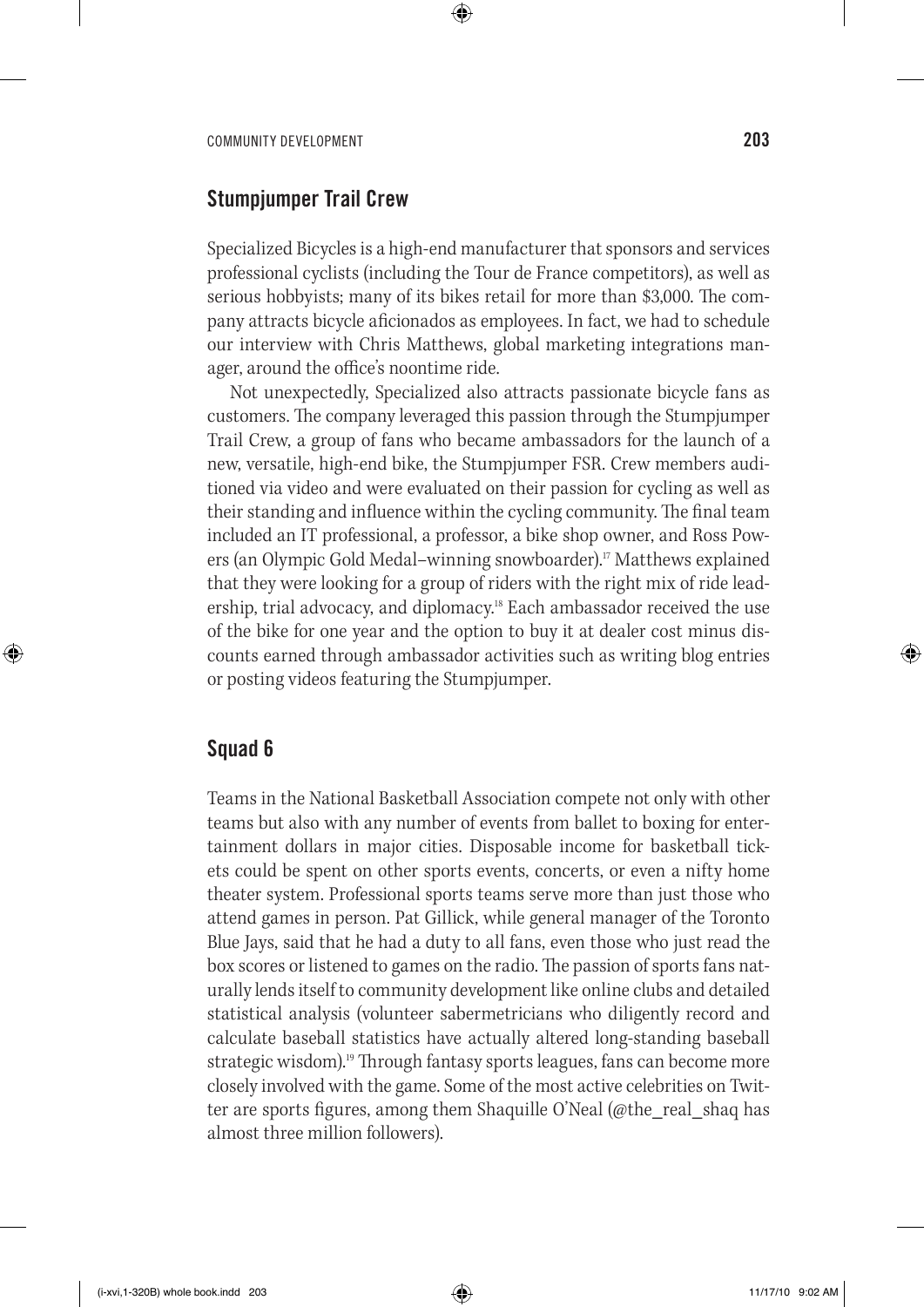Andrew Bogut, a basketball player for the Milwaukee Bucks, was surprised that home crowds were not as boisterous and passionate as those he was used to in his sports-mad native Australia. Bogut personally purchased one hundred lower-level tickets for each game for an initiative he called Squad 6 (named for his jersey number). To qualify for the squad, fans had to persevere through three rounds of auditions (see **wiki-brands .com** for a link to video of the tryouts) and risk losing their seats if they are too sedate or fail to attend games.<sup>20</sup> He reported to ESPN columnist Chris Sheridan, "On a Tuesday night in winter and it is 10 degrees outside and the kids have school the next day, we're not fortunate like L.A. or New York who have tourists who will come. We don't have that, so I thought let's get some people in that building that'll keep it rocking whether there's 10,000 people there or 18,000 people. They're going to be there every game and provide a great atmosphere."<sup>21</sup> Squad 6 adds a fantastically lively dimension to Bucks games; members wear crazy costumes, scream inventive cheers, and raise the intensity of the whole experience. Technically, they don't even really use the seats that Bogut buys because they stand during the whole game. The community extends off the court as well: Squad 6 shares its spirit via Facebook and the Bucks' team website.

# Entertainment Industry Examples

Similar to sports teams, entertainment franchises benefit greatly from brand communities. They provide an opportunity for more intimate connections for dedicated fans. For example, U2 fans who were able to decipher a puzzle uncovered an invitation to a concert in Second Life. Henry Jenkins, in his book *Convergence Culture: Where Old and New Media Collide*, describes how the creators of the movie *The Matrix* combined "multiple texts to create a narrative so large that it cannot be contained within a single medium." Characters in the third installment, *The Matrix Revolutions*, were introduced in an online short film. He describes the Matrix franchise this way:

A transmedia story unfolds across multiple media platforms, with each new text making a distinctive and valuable contribution to the whole. In the ideal form of transmedia storytelling, each medium does what it does best—so that a story might be introduced in a film, expanded through television, novels, and comics; its world might be explored through game play or experienced as an amusement park attraction. Each franchise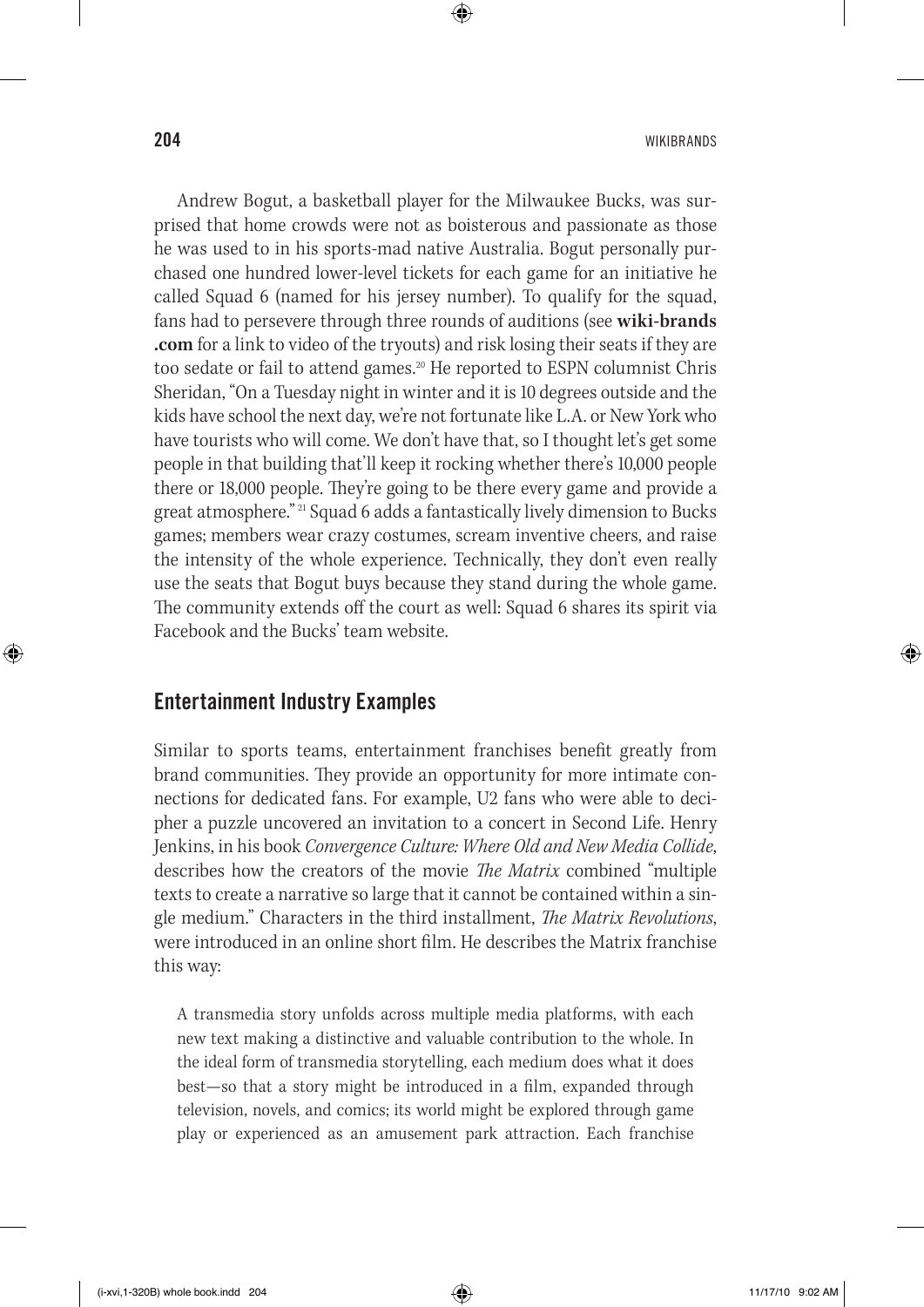entry needs to be self-contained so you don't need to have seen the film to enjoy the game, and vice versa. Any given product is a point of entry into the franchise as a whole. Reading across the media sustains a depth of experience that motivates more consumption.<sup>22</sup>

Fan fiction allows amateurs to create story extensions based on existing characters. In some cases, dedicated sites provide an audience for their works. J. K. Rowling endorses Harry Potter fan fiction. She believes that just as her books encourage kids to read, they can also encourage them to write. She does, however, become litigious when people try to commercialize the end product.

"The Daily Show" with Jon Stewart runs for half an hour, the last third of which typically features a discussion with a guest. Often, when a conversation gets intense (typically when the guest's philosophy differs from Jon's and his social commentator side comes out), the interview is artificially truncated for television and posted in its entirety on the Comedy Central website.

 Weird Al Yankovic has been on top of his game for a quarter century seriously, who is the world's second-best pop music parodist? He actively engages his audience by releasing songs one at a time online rather than waiting for an album to be completed, creating an opportunity for attentive fans to engage in what Chris Brogan, coauthor of *Trust Agents,* calls "gatejumping." 23 Yankovic recruited the extras for the video for "White and Nerdy," his best-selling single, via his MySpace profile.

 When NBC announced that Jay Leno was moving back to the "Tonight Show"'s traditional 11:30 p.m. time slot and uprooting Conan O'Brien, O'Brien's fans leapt to his defense. Social media was their chief weapon. Team Coco set up multiple Facebook groups, the largest, "I'm with Coco," had almost a million members. Featured on the site are more than five thousand photos, including some remarkable pieces of original Photoshopped art showing likenesses of Conan as Queen Elizabeth II, Superman, and Neil Armstrong alongside unflattering pictures of Leno. Team Coco also disseminated multiple petitions, including one imploring fans in the studio audience to join their fight and cry, "Captain, my captain," when O'Brien appeared onstage. A fan infiltrated Leno's "Jaywalking" routine with a Team Coco message scrawled on his hand. Other tomfoolery included enough vandalism to Leno's Wikipedia page to justify a semiprotection tag. Interestingly, the Wikipedia entry for "Indian giver" included Leno under the "see also" section for a long time. $24$  We feature our favorites of the Team Coco artwork on **wiki-brands.com**.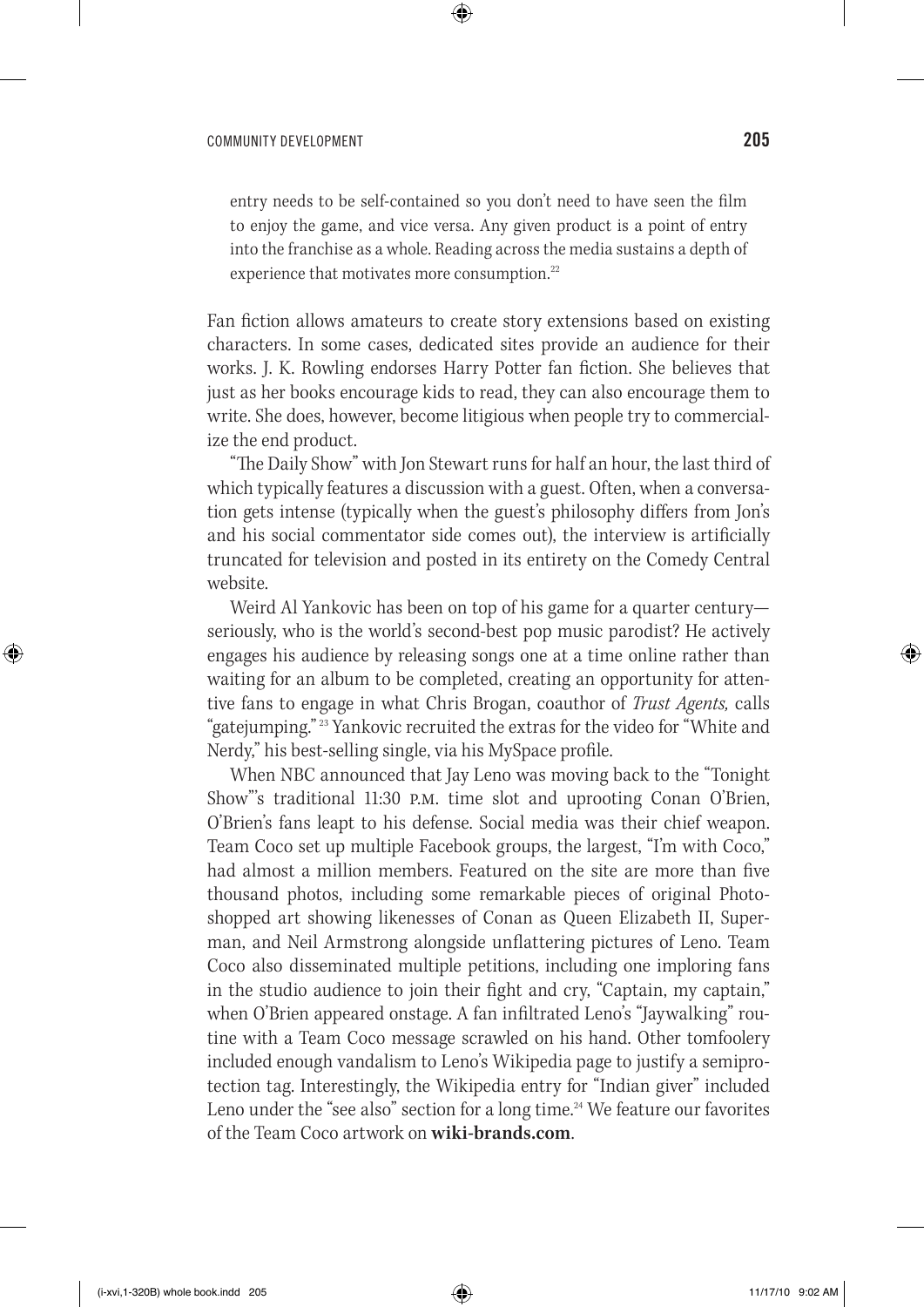Since O'Brien's audience skews more toward younger, more technologically savvy viewers than Leno's, not only are they more likely to deploy social media to champion their host, they are also more likely to view Conan's show on YouTube or other nontraditional means. Ironically, if his audience had actually watched his show on television, the ratings would have been high enough to avoid the entire situation.

## Museum of Modern Art

Victor Samra is the digital media marketing manager at the Museum of Modern Art (MoMA) in New York City. When tasked with building the museum's digital marketing presence, he investigated the usual suspects. However, the museum did not want to stampede toward a corporate Facebook page "just because everyone else was doing it," and the psychedelic presentation given to MoMA by a representative from MySpace didn't resonate with the museum's marketing department.<sup>25</sup> Instead, Samra developed a consistent voice and personality wherever he felt people in the art community hung out, careful that communication was focused on conversation and education rather than museum branding.

Monitoring Facebook and Twitter allowed Samra to find out what people were saying about MoMA, whether it was a complaint about how long the coat check took or how a particular exhibition resonated with the community. In what is a common problem for social media managers, he needed to determine which of MoMA's Twitter followers should be followed in turn. He says that he has been chastised by a couple of artists for not immediately following them back, claiming he "wasn't supporting the local artist community." <sup>26</sup> Samra wasn't trying to be elitist; it is a struggle for busy Twitter accounts to keep up with requests (and setting up automatic follows leads to a lot of spam accounts—or at least a lot of lonely, beautiful women apparently eager to chat).

 A real concern for Samra was the view that following local artists could be considered a de facto MoMA endorsement of their work. MoMA supports an important constituency of stakeholders who may never actually set foot in the museum. Eight months after launching MoMA's Facebook page, Samra looked at Facebook's analytics tool and found that more people from Milan were fans of the page than people from New York. In fact, Italy and France were both sources of frequent online visitors, even though Facebook is less popular in those countries than in North America. MoMA's board, which happens to be among the wealthiest in New York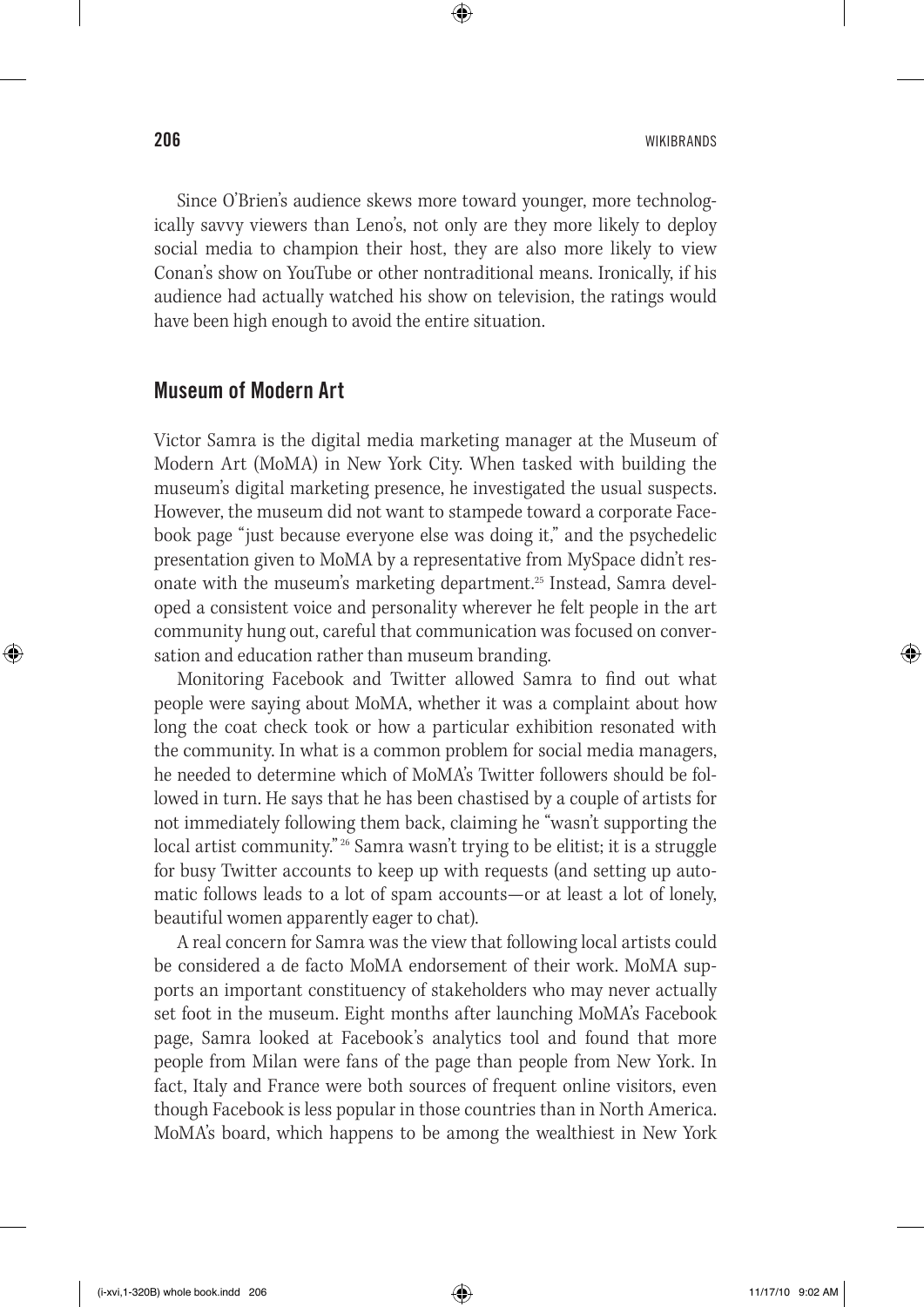City, felt that it was vital that the museum share its art with as many people and in as compelling a manner as possible.

### **Cisco**

LaSandra Brill is the senior manager of global social media for Cisco Systems and a respected thought leader in the field (many of her insightful presentations are available on Slideshare.com/lasandra5). Like many of the people we interviewed, she tells us that Cisco first became involved in social media with the goal of "actively listening to what the market was saying about it and deliberately moving to where the conversation was happening."<sup>27</sup> Due to the technical nature of the company's products, both employees and customers in the Cisco ecosystem were early adopters of social media technology.

Conversation in the business-to-business milieu is different than in the consumer space. Brill reports that "it is typically more serious and purpose-based, and privacy is much more important. While people want to share and collaborate to solve problems, since proprietary information is more likely to be shared, security walls and identity authentication need to be in place."<sup>28</sup>

 To ensure that its voice remains authentic, the company encourages all employees to participate and offers a social media certificate that employees can earn after taking six hours of live or online courses. Cisco is developing an advanced course that will be affiliated with a university; a nuance that Brill believes will increase its credibility.29

In 2009, someone lost an opportunity after tweeting "Cisco just offered me a job! Now I have to weigh the utility of a fatty paycheck against the daily commute to San Jose and hating the work."<sup>30</sup> A Cisco employee noticed the tweet and publicly responded to the candidate, "Who is the hiring manager? I'm sure they would love to know that you will hate the work. We here at Cisco are versed in the Web." Brill thinks the situation could have been handled better if the employee had responded privately to the candidate, since the hoopla would not have occurred if it were not for the retweet. The general sentiment (at least among the blogging community) was that the job seeker, not Cisco, looked ridiculous and unsympathetic.

 Cisco was able to see real results from engaging the online community through its successful, completely digital launch of its  $ASR<sup>31</sup> 1000$  series, which combines all of the necessary service features into a single router platform. Compared to the launch for the CSR-1, a product launch that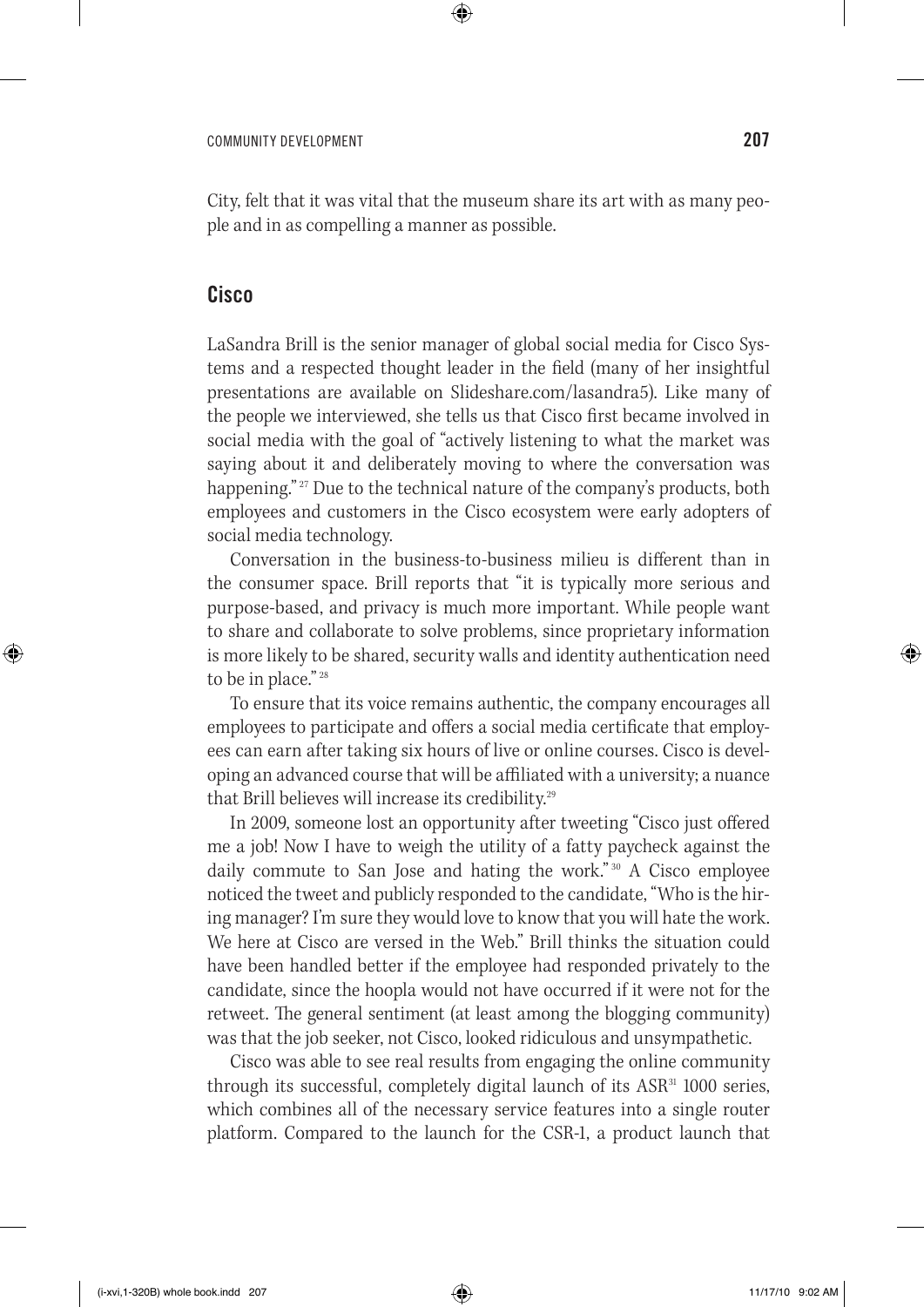was similar in market impact, ASR scored better in virtually every metric. Since the CSR-1 launch required attendees to travel physically to San Jose, it was expensive (more than \$20,000 was spent on travel costs alone) and created a great deal of carbon emissions (Brill estimates 199 tons of coal or 42,000 gallons of gas).<sup>32</sup> While the CSR-1 launch attracted 135 members of the press who went on to write 87 articles, the ASR counterpart generated 245 articles, thousands of blog posts, and more than forty million impressions.

 Brill was thrilled with the overall results but would not choose to include Second Life in future launches. This part of the campaign was expensive and time-consuming and, in the end, only attracted sixty visitors, including one who displayed some unfortunate behavior (if he were one of James Cameron's Avatars, you would have seen a little too much blue).

# The Four Stages of Brand Community Development

Successful brand communities evolve their strategy as the cooperative nature becomes more sophisticated.

#### **Conception**

In some cases, brand communities start as an experiment. When Neil Pasricha started 1000 Awesome Things and his mom forwarded it to his dad, the traffic doubled. Lunapads, Specialized Bikes, and MoMA started their respective communities without a lot of expectations but began to spend more resources on them as they started to gain traction. SAP and Cisco made a concerted effort to harness the attention of their technologically deft clientele. Team Coco mostly gained momentum from the grassroots spirit of its fan base but received plenty of support and on-air recognition from Conan himself.

 In any case, it is important at the early stage of a community to build a welcoming environment that provides a platform for communication among members.

#### Birth

At this stage of the community's development, the leaders still need to pay close attention to participant behavior, particularly if it is a corporate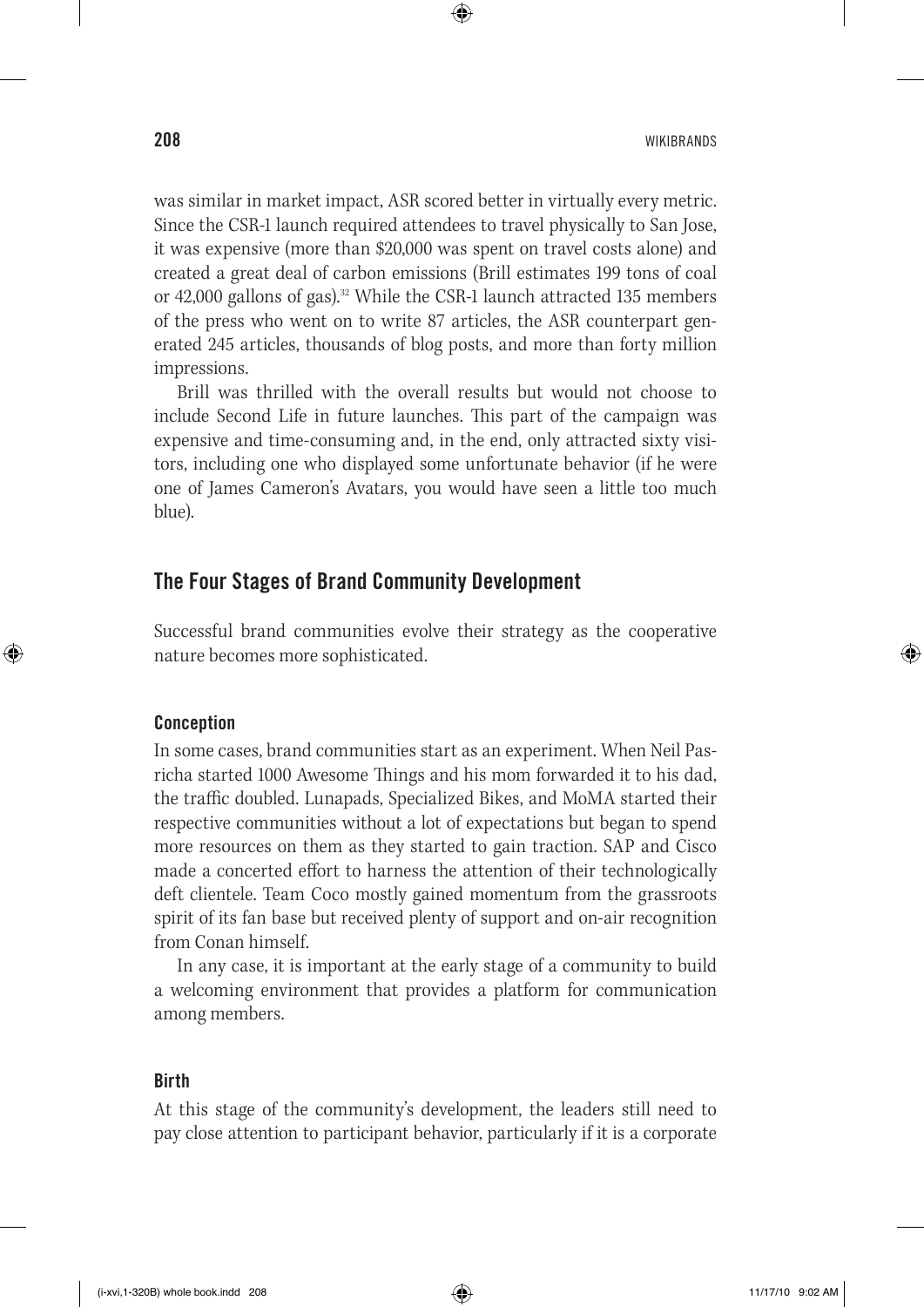brand. If community forums are not refreshed with content or, even worse, are overloaded with spam, participants will not return. Neil Pasricha's attitude toward reader comments to his blog posts at the outset was diplomatic. He allowed all comments that were not profane, obviously spam, or an off-topic personal message to him.

The team at Roger Smith Hotel are not just hosts of New York's social media party; they are enthusiastic participants. There is an active blog (the hotel offers a special discount for blog readers); three active Facebook pages; one official and fifteen staff Twitter accounts; two YouTube sites (including the very interesting Roger Smith News Channel); and a community website that tells the story of RSH ambassadors, often illustrated with compelling videos. The hotel also encourages guests and fans to join the community and makes it easy by providing links to easily add photos to Flickr and videos to 12 Seconds, and to post reviews on TripAdvisor and Yelp.

The impact of RSH's social media efforts goes beyond the actual participants. Adam Wallace, new media manager at the hotel, reports that the employees, including housekeepers and janitors, take greater pride in their work because they believe that "the social media attention compels them to act like they are onstage."<sup>33</sup> Wallace includes photographs of the employees and all staff in the social media campaign, reinforcing that they are all a part of the community.

#### Adolescence

At this point, the community should be creating real value, and the organization should be using the information created to accelerate innovation and improve business processes company-wide.

1000 Awesome Things was enjoying modest growth until the entry "Old" Dangerous Playground Equipment" was featured on the news aggregator Fark (from which it was picked up by Wired.com). A few weeks later, the post "Ordering off the menu from fast food restaurants" was featured on the Digg front page. For a nascent blog, a nice feature on a site like Digg provides an enormous boost that is sometimes fleeting, but in this case, many of the visitors were so impressed by Pasricha's terrific content that they became regulars. He was also able to attract visitors via mentions on popular blogs like Cake Wrecks and PostSecret and through recommendation engines such as StumbleUpon.

 We asked Adam Wallace at RSH what he expected would happen when the staff who maintained the active Twitter accounts departed; after all,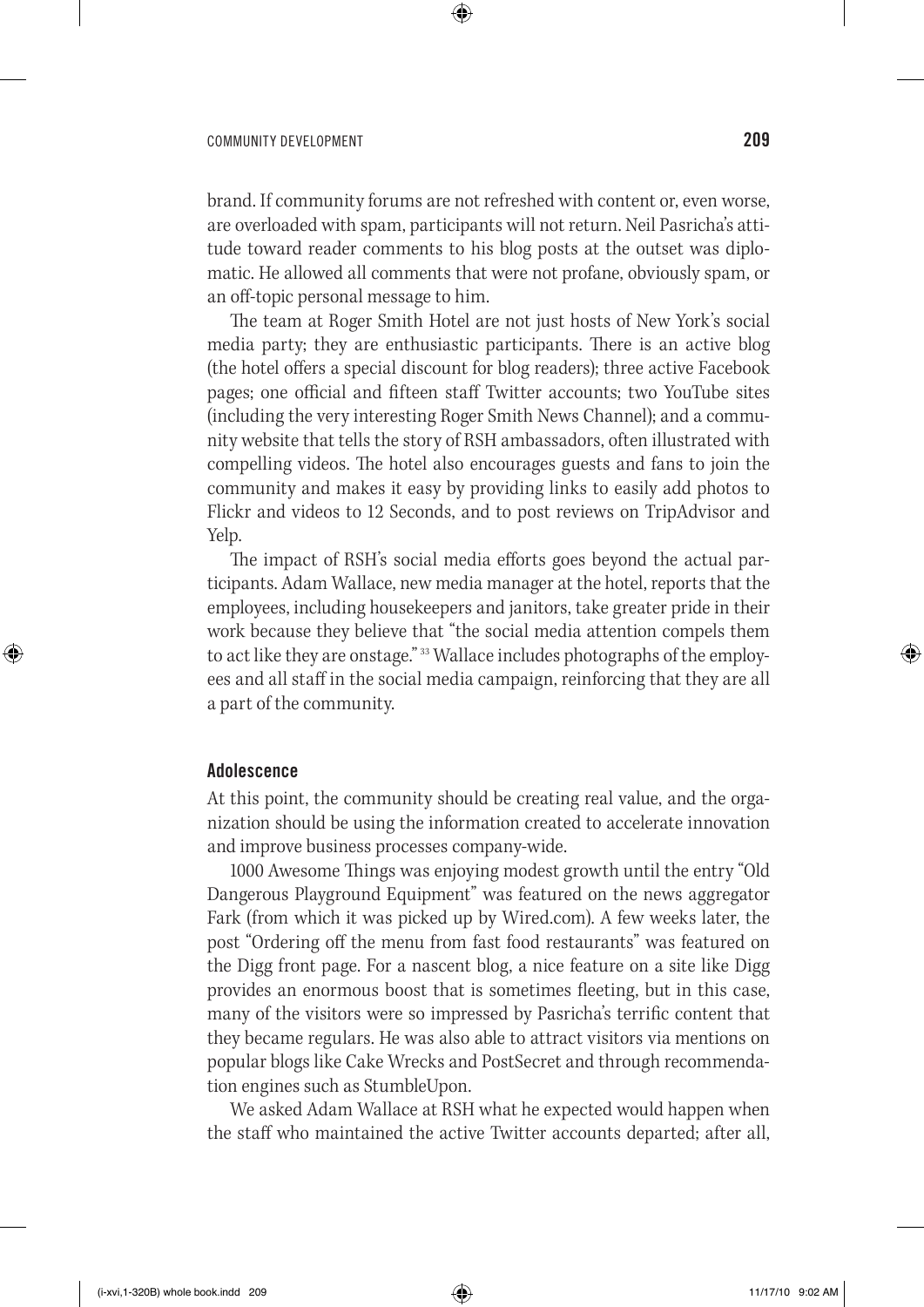the hospitality industry typically experiences a high turnover rate. He seemed a little puzzled by the question, then responded, "We actually have pretty low turnover, and because of the relationships we build, we expect that our people will stay close to the community after they leave." 34 For example, a former intern returned home to Europe after his work term and subsequently created an online presence for the Roger Smith Hotel in Barcelona.

 At MoMA, one of the challenges Victor Samra faces is how to balance exposure of the art with legal and copyright restrictions (digital cameras are not even allowed within the featured exhibition areas), especially since only a handful of the displayed pieces are in the public domain.<sup>35</sup> Also, since the type of art that MoMA displays is often avant-garde, it is more challenging to present via digital means.

 At Specialized Bikes, Chris Matthews believes that "the self-selected, diehard fans are the most important people to have on board, especially for a sport like cycling that generates so much passion." 36 Local support is also crucial; Matthews states that he would much rather have a hundred bike shops with a thousand fans each than a hundred thousand followers of a global corporate site.37

#### Adulthood

Once a successful community reaches adulthood, it usually polices itself. On 1000 Awesome Things, Pasricha rarely comments and never defends himself against negative posts (he is well loved by the community and has an almost impossibly high positive-negative comment ratio). In the event that someone does post a complaint or squeezes some spam past the filter, the community jumps to its defense. Freddo is the unofficial sheriff (by day, he is a San Diego banker). He gently shames anyone who makes a complaint and chides those who get too commercial; for example. "We don't post spam on your Colon Health site about bakery air."

 Like most good communities, Lunapads sets up the infrastructure, provides leadership, and lets the members do the work. There are two active Facebook pages (one focused on discussions), a YouTube network (with instructional videos, some of them cheeky in nature), and a Twitter page. Community members are invited to donate products to girls and women in developing nations. They are also polled on name choices for new products.

Adam Wallace believes that the social media focus reflects and reinforces the leitmotif of Roger Smith Hotel. He believes in the power of relationship and community: "It's not about the number of Facebook fans you